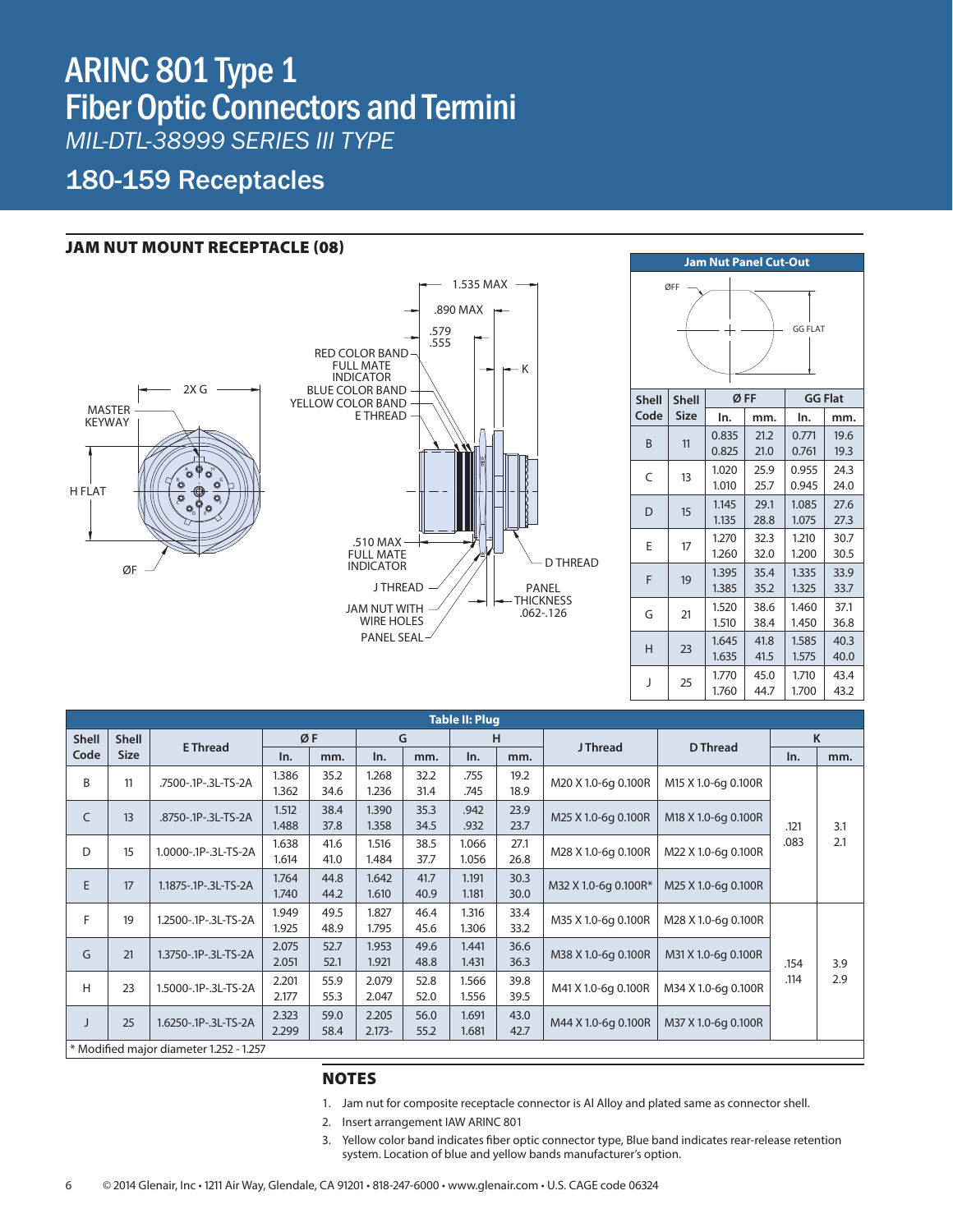## ARINC 801 Type 1 Fiber Optic Connectors and Termini *MIL-DTL-38999 SERIES III TYPE*



### 180-159 Receptacles

#### IN-LINE RECEPTACLE (05)



### WALL MOUNT RECEPTACLES (H7, S7, AND T7)





#### **H7 - Round Holes (Standard) S7 - Slotted Holes T7 - Threaded Holes NOTES**

1. Yellow color band indicates fiber optic connector type, Blue band indicates rearrelease retention system. Location of blue and yellow bands manufacturer's option.

B

C

- 2. S7 wall mount receptacle can be front panel mounted using cut out dimension EE1 or EE2 in Table V, page 8. Dimension EE2 is for use with S7 wall mount receptacle only
- 3. Insert arrangement IAW ARINC 801
- 7 © 2014 Glenair, Inc 1211 Air Way, Glendale, CA 91201 818-247-6000 www.glenair.com U.S. CAGE code 06324